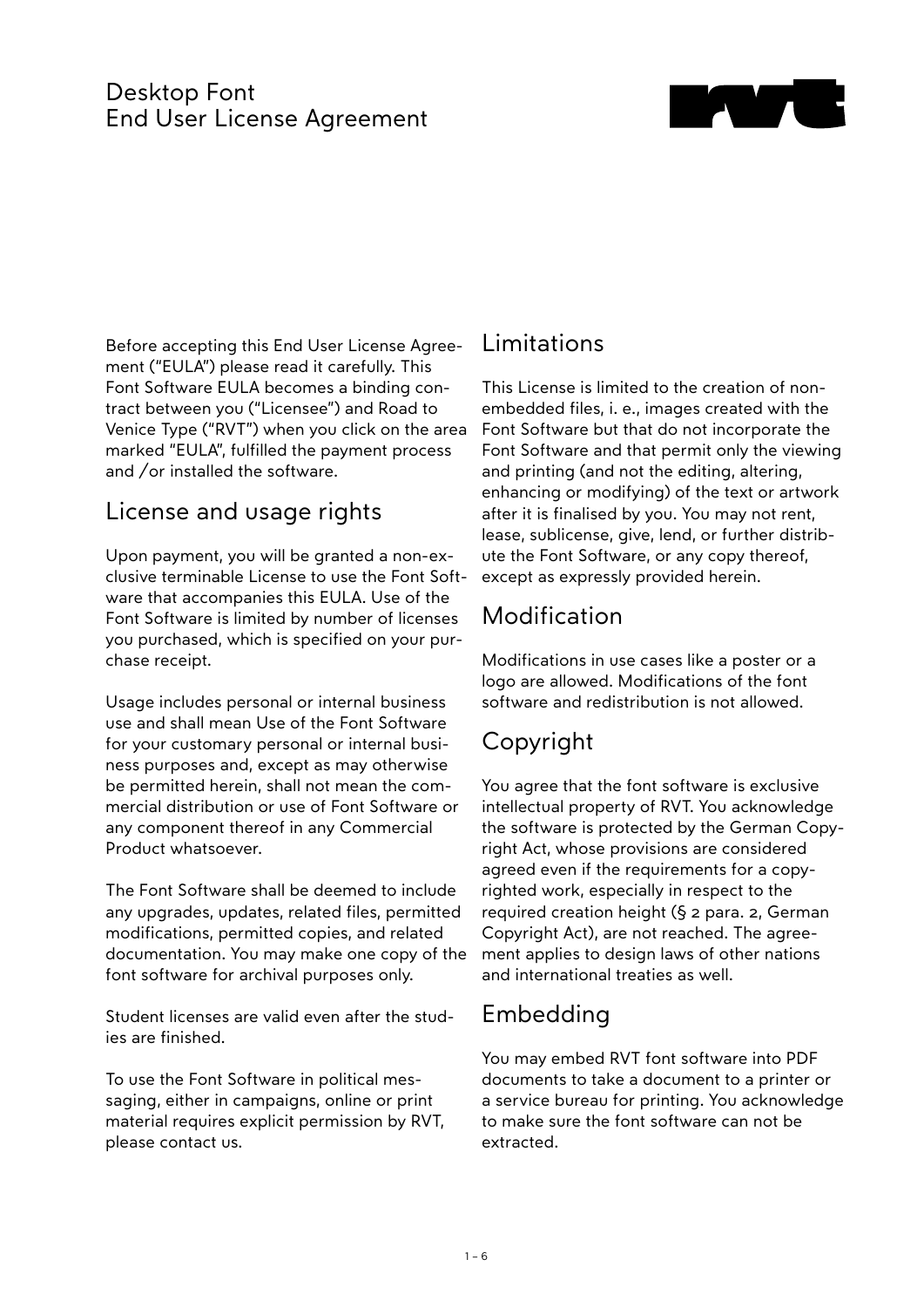### **Warranty**

RVT warrants to you that the Font Software will perform substantially in accordance with its documentation for the thirty (30) day period following delivery of the font software. To make a warranty claim, you must, within the thirty (30) day warranty period, notify RVT. Under no circumstances shall RVT be liable to you or any other party, whether in contract or tort (including negligence) or otherwise, for any special, consequential, or incidental damages, including lost profits, lost savings, lost business opportunities or business interruption as a result of the use of the font software even if RVT has been advised of the possibility of such damages. Under no circumstances shall RVT's liability to you exceed either the refunding of the cost of the font software or replacement of the font software.

### Breach and Termination

Any violation of the terms of this agreement shall cause this license to be terminated. In the event of termination, and without limiting any other remedies which may be available against you, you must immediately return the font software to RVT and certify that no copies remain in your possession.

This contract is subject to the law of Germany, place of jurisdiction is Germany.

Road to Venice Type. January 2022. All Rights Reserved.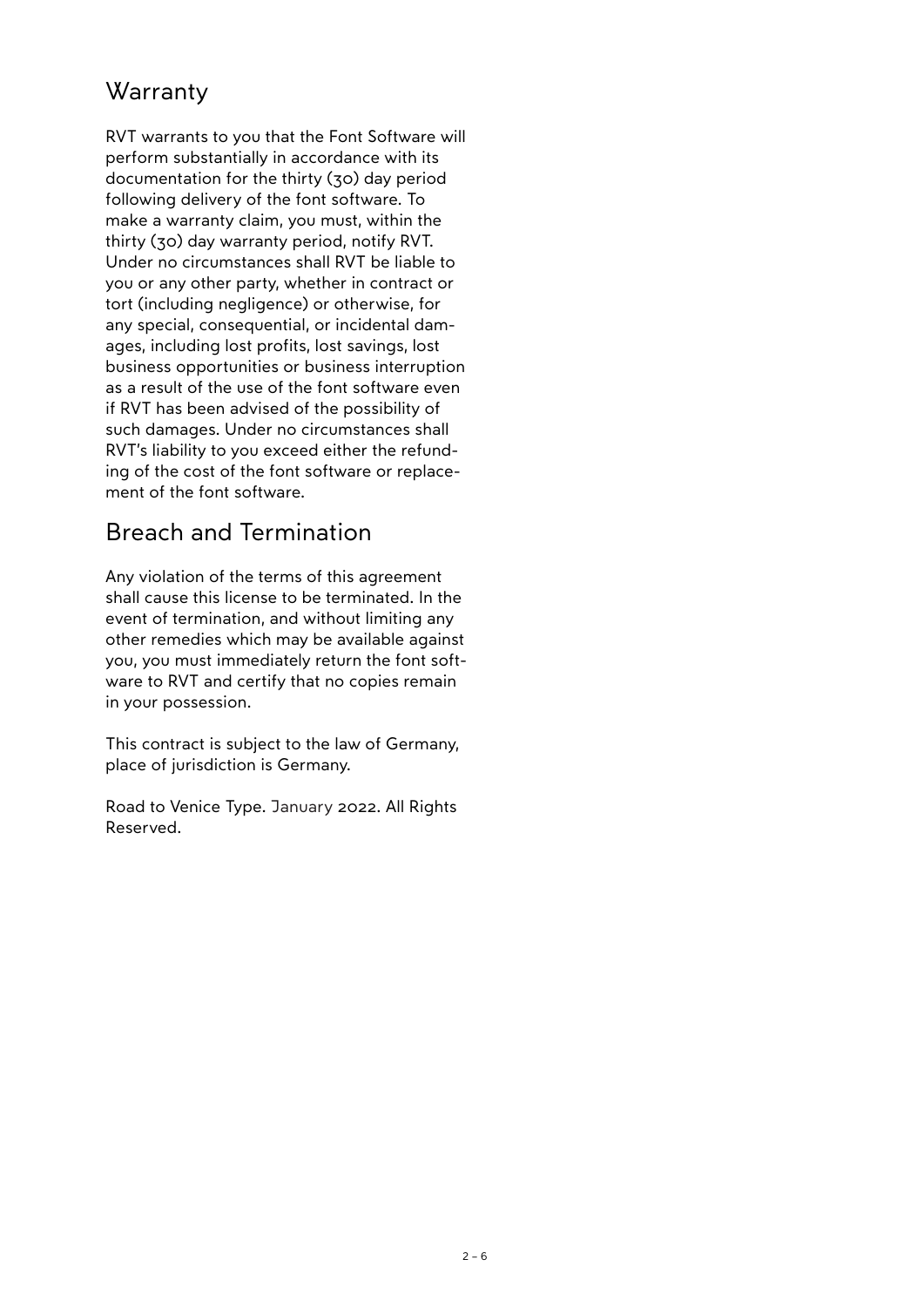#### Web Font End User License Agreement



Before accepting this End User License Agreement ("EULA") please read it carefully. This Font Software EULA becomes a binding contract between you ("Licensee") and Road to Venice Type ("RVT") when you click on the area marked "EULA", completed the payment process and placed the software on a server.

#### License and usage rights

Upon payment, you will be granted a non-exclusive terminable License to use the Font Software that accompanies this EULA. The Licensed Web Fonts may be used on any Website owned or controlled by you.

The total traffic, measured in page views per month, on one domain and its subdomains Using a Licensed Web Font must be no greater than the number of page views per month specified on your purchase receipt. Downloading the RVT Software for use on a personal computer, laptop or workstation is only permitted under a different license which must be purchased separately.

Road to Venice reserves the right to ask you to report your website usage numbers. You agree that upon request you will within thirty (30) days fully report and certify that use of any and all webfont software at the time of the request is in conformity with your valid licenses from Road to Venice.

Student licenses are valid even after the studies are finished.

To use the Font Software in political messaging, either in campaigns, online or print material requires explicit permission by RVT, please contact us.

### Installation

The Font Software will be transmitted for your use of the '@font-face' mechanism specified in the CSS specification set forth on the www.w3.org website as of the date of this Agreement in the EOT and WOFF font formats.

### Limitations

Use of the Licensed Web Fonts with technologies other than @font-face is not allowed. You shall not use third parties' font hosting services. Any other editable use of the software, such as in templates or for use in the creation of customisable designs or products requires the purchase of the written permission of RVT.

# **Modification**

Modifications in use cases like a poster or a logo are allowed. Modifications of the font software and redistribution is not allowed.

# Copyright

You agree that the font software is exclusive intellectual property of RVT. You acknowledge the software is protected by the German Copyright Act, whose provisions are considered agreed even if the requirements for a copyrighted work, especially in respect to the required creation height (§ 2 para. 2, German Copyright Act), are not reached. The agreement applies to design laws of other nations and international treaties as well.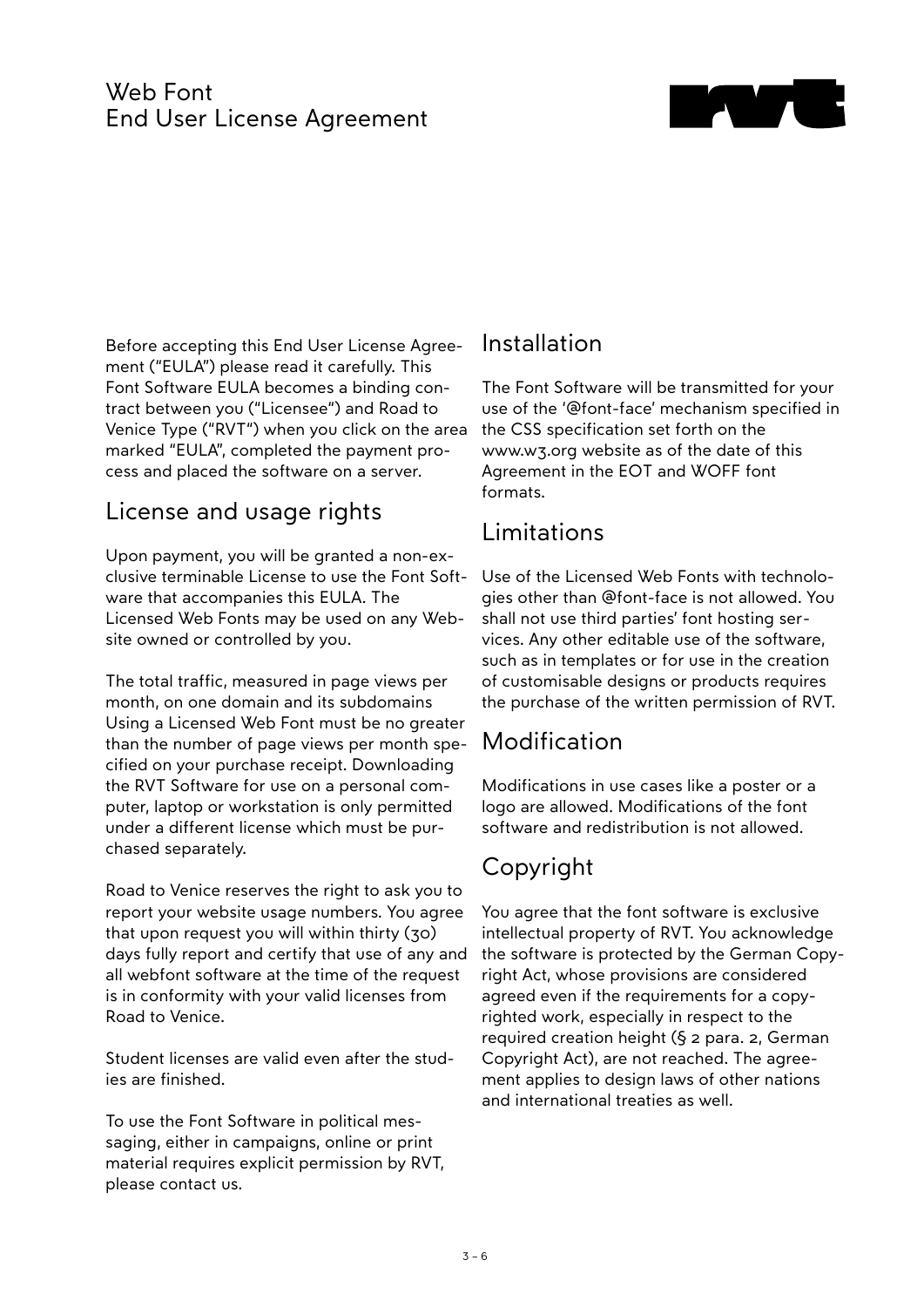### **Warranty**

RVT warrants to you that the Font Software will perform substantially in accordance with its documentation for the thirty (30) day period following delivery of the font software. To make a warranty claim, you must, within the thirty (30) day warranty period, notify RVT.

Under no circumstances shall RVT be liable to you or any other party, whether in contract or tort (including negligence) or otherwise, for any special, consequential, or incidental damages, including lost profits, lost savings, lost business opportunities or business interruption as a result of the use of the font software even if RVT has been advised of the possibility of such damages.

Under no circumstances shall RVT's liability to you exceed either the refunding of the cost of the font software or replacement of the font software.

#### Breach and Termination

Any violation of the terms of this agreement shall cause this license to be terminated. In the event of termination, and without limiting any other remedies which may be available against you, you must immediately return the font software to RVT and certify that no copies remain in your possession.

This contract is subject to the law of Germany, place of jurisdiction is Germany.

Road to Venice Type. January 2022. All Rights Reserved.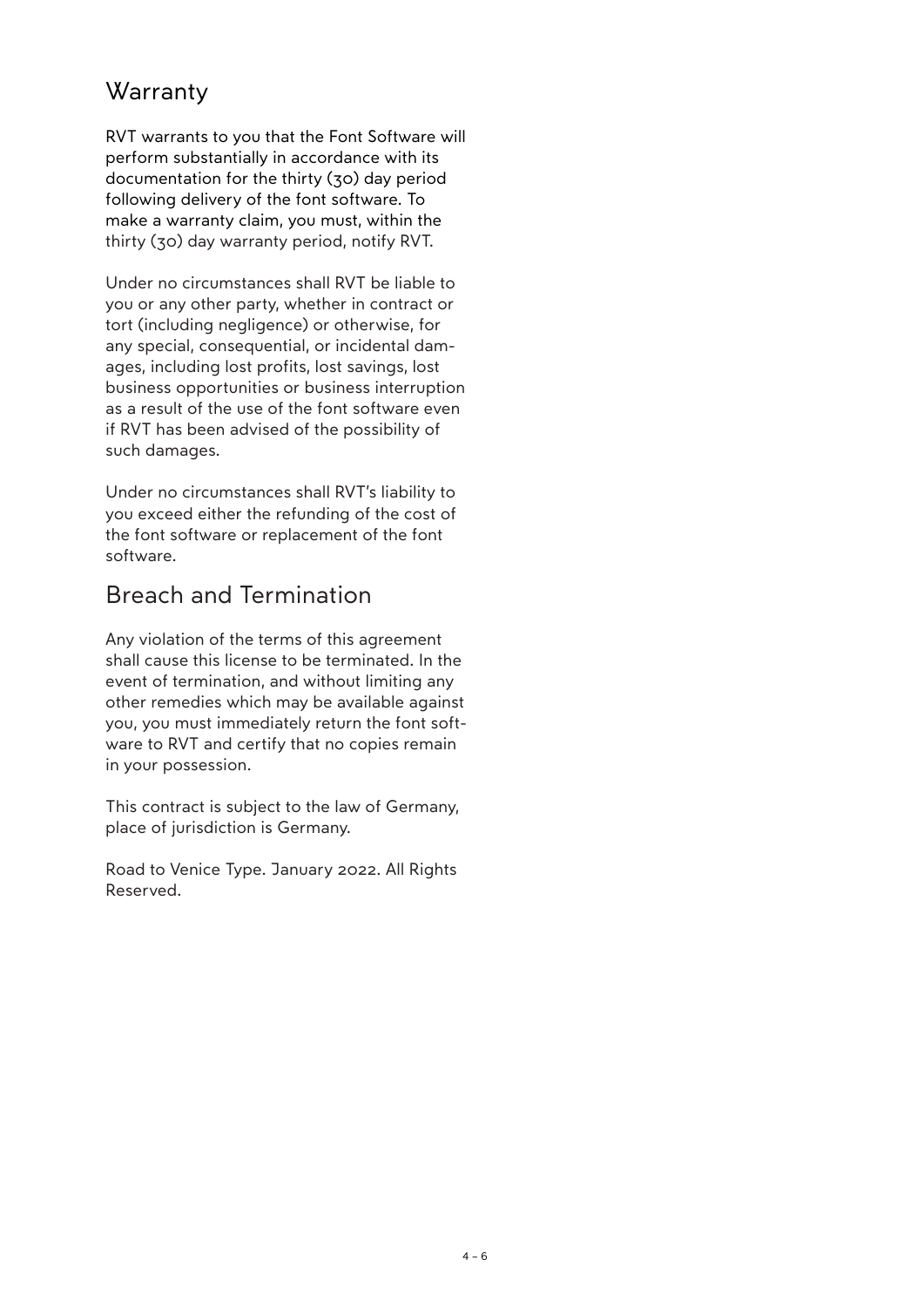#### Mobile App End User License Agreement



Before accepting this End User License Agreement ("EULA") please read it carefully. This Font Software EULA becomes a binding contract between you ("Licensee") and Road to Venice Type ("RVT") when you click on the area marked "EULA", fulfilled the payment process and / or embedded the software.

#### License and usage rights

Upon payment, you will be granted a non-exclusive terminable License to use the Font Software that accompanies this EULA. Use of the Font Software is limited by number of licenses you purchased, which is specified on your purchase receipt.

Usage includes embedding the Font Software into an Application run on any mobile operating system of Apple, Android or Windows. You acknowledge to make sure the font software can not be extracted. The distribution of forementioned Application is allowed worldwide.

To use the Font Software in political messaging, either in campaigns, online or print material requires explicit permission by RVT, please contact us.

### Limitations

The Font Software may not become part of an open source software agreement or through other circumstances publicly available as a result of embedding the Font Sofware into an application.

The Font Software may not be part of a word processing application that allows the creation PDFs, other office related documents or advertisements.

# Modification

Modifications of the font software and redistribution is not allowed. Adding functionality to the Font Software is only allowed with permission given by RVT.

# Copyright

You agree that the font software is exclusive intellectual property of RVT. You acknowledge the software is protected by the German Copyright Act, whose provisions are considered agreed even if the requirements for a copyrighted work, especially in respect to the required creation height (§ 2 para. 2, German Copyright Act), are not reached. The agreement applies to design laws of other nations and international treaties as well.

You agree that any derivatative works of the Font Software or embedding the Font Software into an application that ficilitates the creation of derivative work of the Font Software is not permitted.

# **Warranty**

RVT warrants to you that the Font Software will perform substantially in accordance with its documentation for the thirty (30) day period following delivery of the font software. To make a warranty claim, you must, within the thirty (30) day warranty period, notify RVT. Under no circumstances shall RVT be liable to you or any other party, whether in contract or tort (including negligence) or otherwise, for